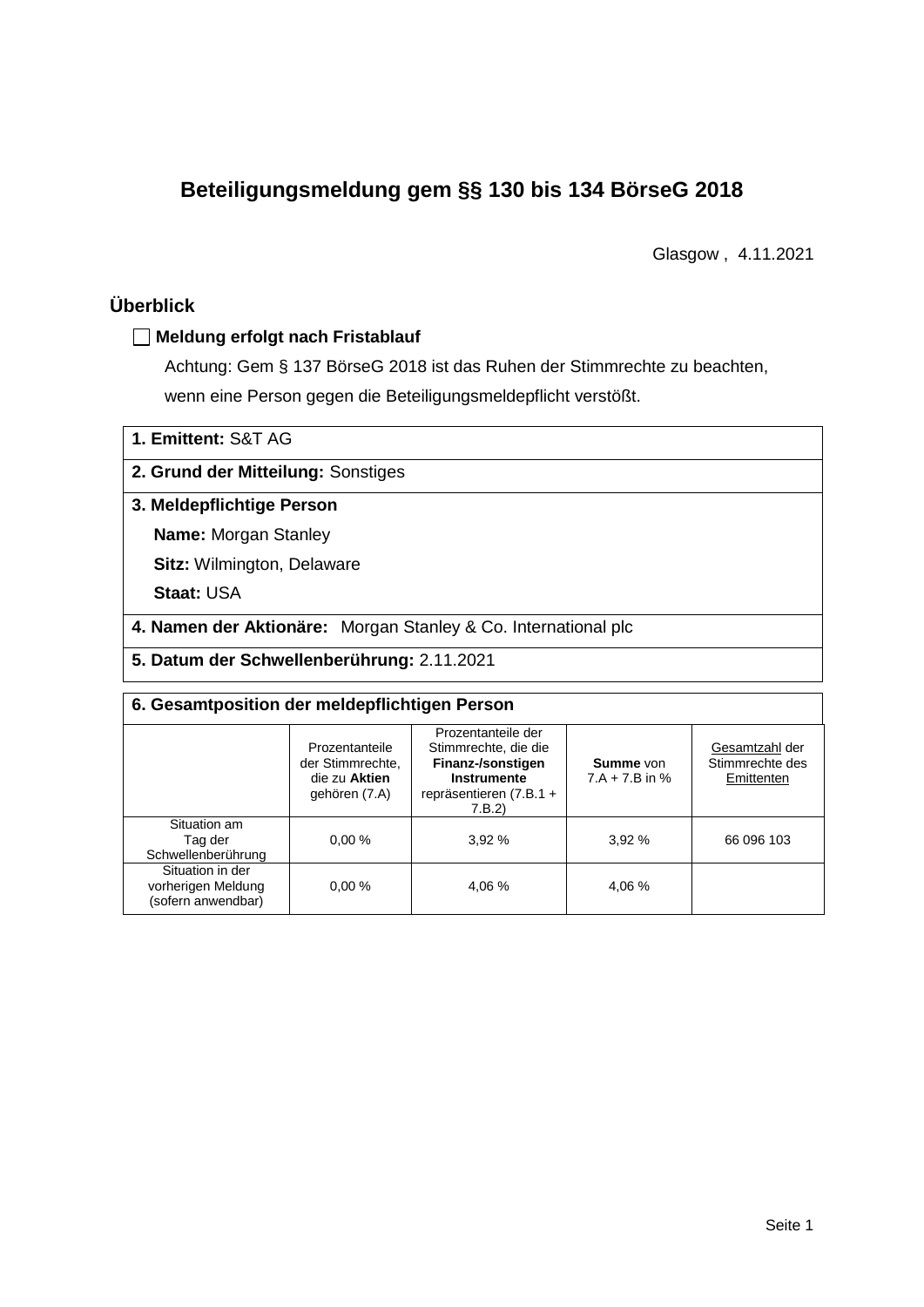# **Details**

# **7. Details über die gehaltenen Instrumente am Tag der Berührung der Schwelle:**

| A: Stimmrechte, die zu Aktien gehören |                                           |                                      |                                    |                                    |  |  |
|---------------------------------------|-------------------------------------------|--------------------------------------|------------------------------------|------------------------------------|--|--|
|                                       |                                           | Anzahl der Stimmrechte               | Prozentanteil der Stimmrechte      |                                    |  |  |
| <b>ISIN der Aktien</b>                | <b>Direkt</b><br>$(S$ 130 BörseG<br>2018) | Indirekt<br>$(S$ 133 BörseG<br>2018) | Direkt<br>$(S$ 130 BörseG<br>2018) | Indirekt<br>(§ 133 BörseG<br>2018) |  |  |
| AT0000A0E9W5                          |                                           | 990                                  | $0.00 \%$                          | 0.00%                              |  |  |
| Subsumme A                            | 990                                       |                                      |                                    | 0.00%                              |  |  |

| B 1: Finanzinstrumente / sonstige Instrumente gem § 131 Abs 1 Z 1 BörseG 2018                                                                        |             |                     |           |       |  |
|------------------------------------------------------------------------------------------------------------------------------------------------------|-------------|---------------------|-----------|-------|--|
| Anzahl der Stimmrechte<br>Prozentanteil der<br>Art des Instruments<br>Verfalldatum<br>Ausübungsfrist<br>die erworben werden<br>Stimmrechte<br>können |             |                     |           |       |  |
| Right of recall over<br>securities lending<br>agreements                                                                                             | at any time | at any time         | 2 116 941 | 3.20% |  |
|                                                                                                                                                      |             | <b>Subsumme B.1</b> | 2 116 941 | 3.20% |  |

| B 2: Finanzinstrumente / sonstige Instrumente gem § 131 Abs 1 Z 2 BörseG 2018 |                                     |                |                                    |                           |                                     |
|-------------------------------------------------------------------------------|-------------------------------------|----------------|------------------------------------|---------------------------|-------------------------------------|
| Art des<br>Instruments                                                        | Verfalldatum                        | Ausübungsfrist | Physisches oder<br>Cash Settlement | Anzahl der<br>Stimmrechte | Prozentanteil<br>der<br>Stimmrechte |
| <b>Equity Swap</b>                                                            | From<br>21.01.2022 to<br>15.09.2025 | at any time    | Cash                               | 474 596                   | 0.72%                               |
| <b>Retail Structured</b><br>Product                                           | 06.08.2068                          | at any time    | Cash                               | 45                        | 0.00%                               |
|                                                                               |                                     |                | Subsumme B.2                       | 474 641                   | 0.72%                               |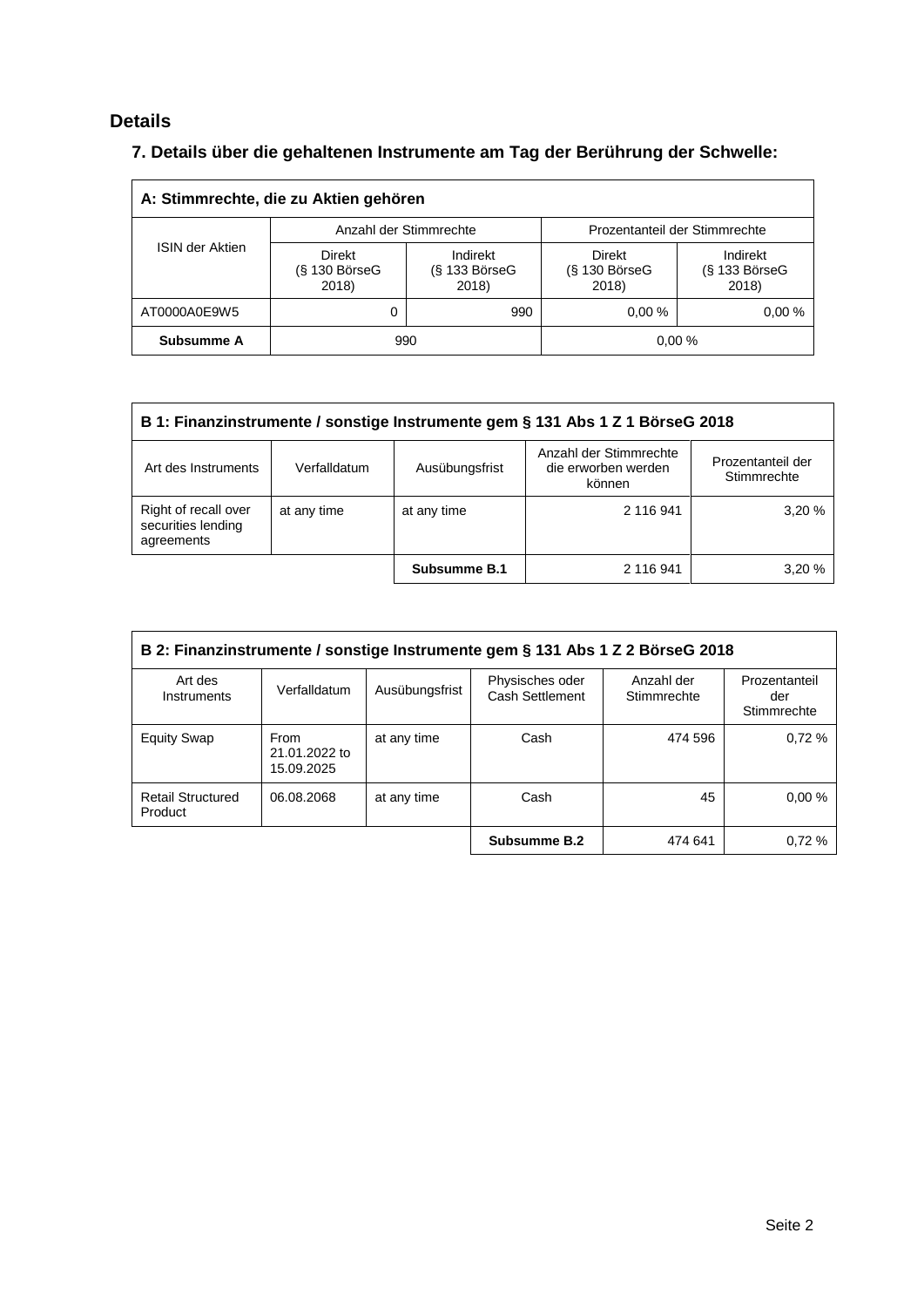### **8. Information in Bezug auf die meldepflichtige Person:**

Die meldepflichtige Person (Punkt 3) wird nicht von einer natürlichen/juristischen Person kontrolliert und kontrolliert auch keine andere Person, die direkt oder indirekt Instrumente am Emittenten hält.

 $\boxtimes$  Volle Kette der kontrollierten Unternehmen, über die die Stimmrechte und/oder Finanz-/sonstigen Instrumente gehalten werden, beginnend mit der obersten kontrollierenden natürlichen oder juristischen Person:

| Ziffer         | <b>Name</b>                                            | Direkt kontrolliert<br>durch Ziffer | Direkt gehaltene<br>Stimmrechte in<br>Aktien (%) | Direkt gehaltene<br>Finanz-<br>/sonstige<br>Instrumente (%) | Total von beiden<br>(%) |
|----------------|--------------------------------------------------------|-------------------------------------|--------------------------------------------------|-------------------------------------------------------------|-------------------------|
| 1              | Morgan Stanley                                         |                                     |                                                  |                                                             |                         |
| $\overline{c}$ | Morgan Stanley<br>Capital<br>Management,<br><b>LLC</b> | 1                                   |                                                  |                                                             |                         |
| 3              | Morgan Stanley<br>Domestic<br>Holdings, Inc.           | $\overline{2}$                      |                                                  |                                                             |                         |
| 4              | Morgan Stanley<br>& Co. LLC                            | 3                                   | 0,00 %                                           | 1,99 %                                                      | 1,99%                   |
| 5              | Prime Dealer<br>Services Corp.                         | $\overline{\mathbf{4}}$             | 0,00%                                            | 0,02%                                                       | 0,02%                   |
| 6              | Morgan Stanley<br>International<br>Holdings Inc.       | 1                                   |                                                  |                                                             |                         |
| $\overline{7}$ | Morgan Stanley<br>International<br>Limited             | 6                                   |                                                  |                                                             |                         |
| 8              | Morgan Stanley<br>Investments<br>(UK)                  | 7                                   |                                                  |                                                             |                         |
| 9              | <b>Morgan Stanley</b><br>& Co.<br>International plc    | 8                                   | 0,00%                                            | 1,85 %                                                      | 1,85 %                  |
| 10             | Morgan Stanley<br>Capital Services<br><b>LLC</b>       | 3                                   | 0,00 %                                           | 0,07%                                                       | 0.07%                   |
|                |                                                        |                                     |                                                  |                                                             |                         |

### **9. Im Falle von Stimmrechtsvollmacht**

Datum der Hauptversammlung: -

Stimmrechtsanteil nach der Hauptversammlung: - entspricht - Stimmrechten

### **10. Sonstige Kommentare:**

The notification was triggered as a result of an exercise of a right of recall over securities lending agreements

Glasgow am 4.11.2021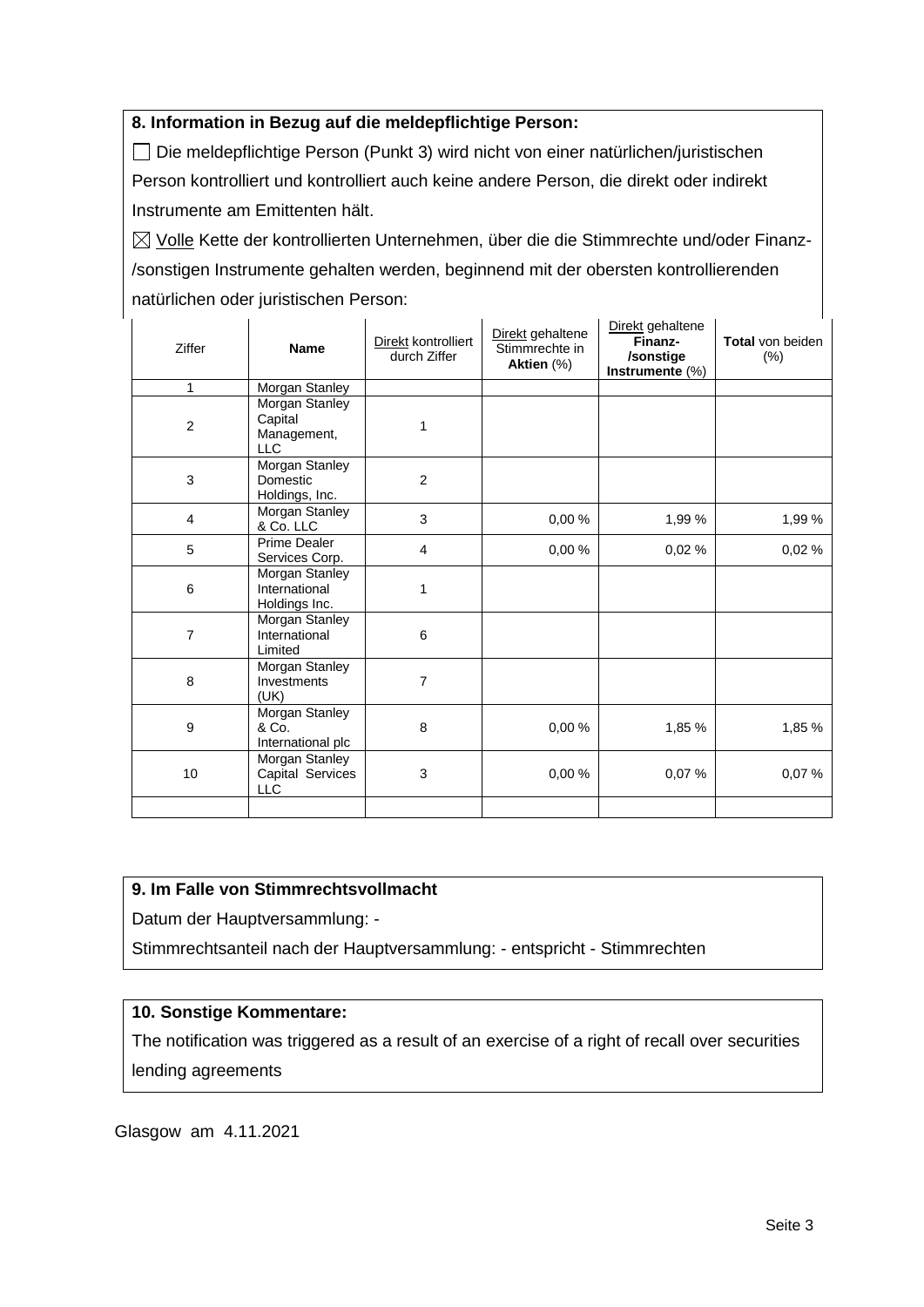# **Major holdings notification pursuant to Sec. 130 to 134 BörseG 2018**

Glasgow , 4.11.2021

#### **Overview**

#### **Notification made after deadline**

Caution: In case of violations of major holdings notification rules, please pay attention to Section 137 BörseG 2018 (Suspension of voting rights)

| 1. Issuer: S&T AG |  |
|-------------------|--|
|                   |  |

#### **2. Reason for the notification:** Other

#### **3. Person subject to notification obligation**

**Name:** Morgan Stanley

**City:** Wilmington, Delaware

**Country:** USA

**4. Name of shareholder(s):** Morgan Stanley & Co. International plc

**5. Date on which the threshold was crossed or reached:** 2.11.2021

#### **6. Total positions**

|                                                                                | % of voting rights<br>attached to<br>shares $(7.A)$ | % of voting rights<br>through<br>financial/other<br>instruments $(7.B.1 +$<br>7.B.2 | <b>Total</b> of both in %<br>$(7.A + 7.B)$ | Total number of<br>voting rights of<br>issuer |  |  |
|--------------------------------------------------------------------------------|-----------------------------------------------------|-------------------------------------------------------------------------------------|--------------------------------------------|-----------------------------------------------|--|--|
| Resulting situation on the<br>date on which threshold<br>was crossed / reached | 0.00%                                               | 3.92%                                                                               | 3.92%                                      | 66 096 103                                    |  |  |
| Position of previous<br>notification (if applicable)                           | 0.00%                                               | 4.06 %                                                                              | 4.06 %                                     |                                               |  |  |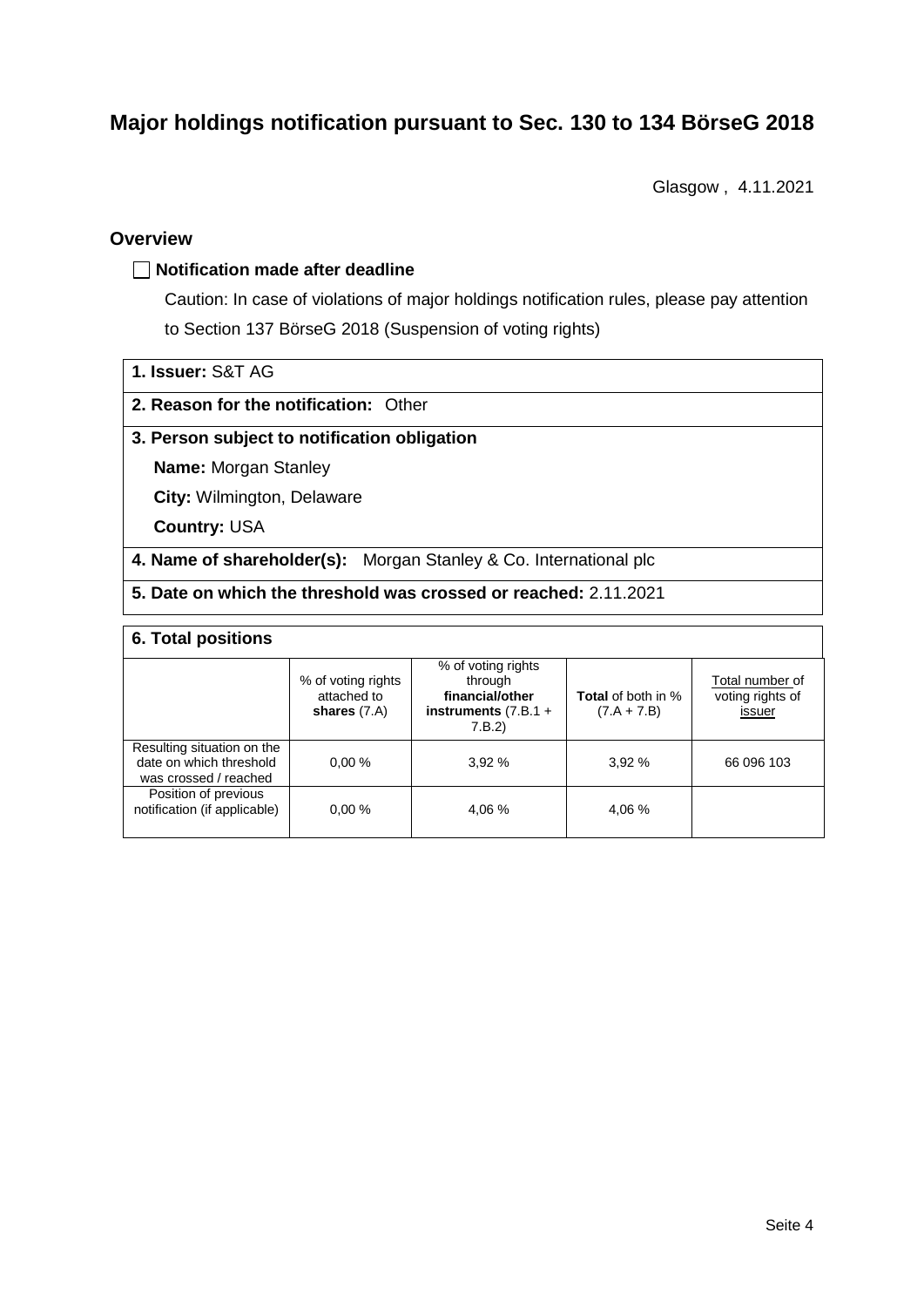## **Details**

## **7. Notified details of the resulting situation:**

| A: Voting rights attached to shares |                                    |                                      |                                    |                                      |  |
|-------------------------------------|------------------------------------|--------------------------------------|------------------------------------|--------------------------------------|--|
|                                     | Number of voting rights            |                                      | % of voting rights                 |                                      |  |
| <b>ISIN Code</b>                    | Direct<br>(Sec 130 BörseG<br>2018) | Indirect<br>(Sec 133 BörseG<br>2018) | Direct<br>(Sec 130 BörseG<br>2018) | Indirect<br>(Sec 133 BörseG<br>2018) |  |
| AT0000A0E9W5                        | 0                                  | 990                                  | 0.00%                              | 0.00%                                |  |
| <b>SUBTOTAL A</b>                   | 990                                |                                      |                                    | 0.00%                                |  |

| B 1: Financial / Other Instruments pursuant to Sec. 131 para. 1 No. 1 BörseG 2018                                                                                             |             |                     |           |       |  |  |
|-------------------------------------------------------------------------------------------------------------------------------------------------------------------------------|-------------|---------------------|-----------|-------|--|--|
| Number of voting<br>rights that may be<br>Type of instrument<br>Exercise Period<br><b>Expiration Date</b><br>% of voting rights<br>acquired if the<br>instrument is exercised |             |                     |           |       |  |  |
| Right of recall over<br>securities lending<br>agreements                                                                                                                      | at any time | at any time         | 2 116 941 | 3,20% |  |  |
|                                                                                                                                                                               |             | <b>SUBTOTAL B.1</b> | 2 116 941 | 3,20% |  |  |

| B 2: Financial / Other Instruments pursuant to Sec. 131 para. 1 No. 2 BörseG 2018 |                                     |                    |                               |                            |                       |
|-----------------------------------------------------------------------------------|-------------------------------------|--------------------|-------------------------------|----------------------------|-----------------------|
| Type of instrument                                                                | Expiration<br>Date                  | Exercise<br>Period | Physical /<br>Cash Settlement | Number of<br>voting rights | % of voting<br>rights |
| <b>Equity Swap</b>                                                                | From<br>21.01.2022 to<br>15.09.2025 | at any time        | Cash                          | 474 596                    | 0.72%                 |
| <b>Retail Structured</b><br>Product                                               | 06.08.2068                          | at any time        | Cash                          | 45                         | 0.00%                 |
|                                                                                   |                                     |                    | <b>SUBTOTAL B.2</b>           | 474 641                    | 0.72%                 |